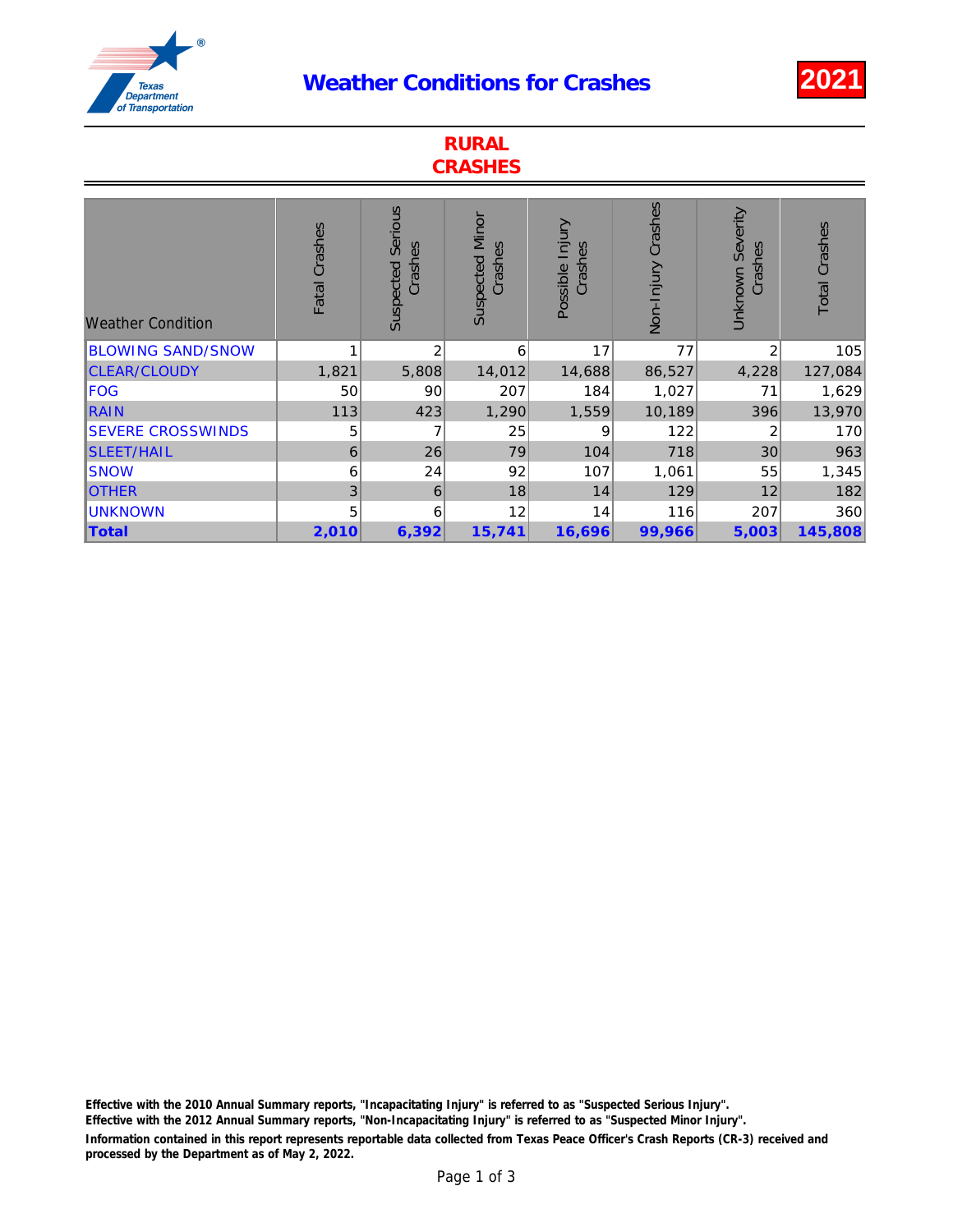## Weather Conditions for Crashes 2021



| <b>URBAN</b><br><b>CRASHES</b> |                |                                 |                                   |                            |                    |                                    |                      |
|--------------------------------|----------------|---------------------------------|-----------------------------------|----------------------------|--------------------|------------------------------------|----------------------|
| <b>Weather Condition</b>       | Fatal Crashes  | Serious<br>Crashes<br>Suspected | <b>Suspected Minor</b><br>Crashes | Possible Injury<br>Crashes | Non-Injury Crashes | <b>Unknown Severity</b><br>Crashes | <b>Total Crashes</b> |
| <b>BLOWING SAND/SNOW</b>       | $\mathbf 0$    | 3                               | 13                                | 29                         | 80                 | 6                                  | 131                  |
| <b>CLEAR/CLOUDY</b>            | 1,898          | 8,738                           | 41,225                            | 64,363                     | 235,764            | 16,318                             | 368,306              |
| <b>FOG</b>                     | 14             | 37                              | 171                               | 216                        | 962                | 102                                | 1,502                |
| <b>RAIN</b>                    | 124            | 526                             | 3,038                             | 5,016                      | 20,132             | 1,286                              | 30,122               |
| <b>SEVERE CROSSWINDS</b>       | 2              | 5                               | 63                                | 71                         | 182                | 14                                 | 337                  |
| <b>SLEET/HAIL</b>              | 3              | 29                              | 109                               | 144                        | 911                | 70                                 | 1,266                |
| <b>SNOW</b>                    | $\overline{c}$ | 14                              | 126                               | 210                        | 1,298              | 145                                | 1,795                |
| <b>OTHER</b>                   | 5              | $\overline{7}$                  | 19                                | 30                         | 170                | 31                                 | 262                  |
| <b>UNKNOWN</b>                 | 2              | 12                              | 69                                | 205                        | 1,245              | 1,162                              | 2,695                |
| <b>Total</b>                   | 2,050          | 9,371                           | 44,833                            | 70,284                     | 260,744            | 19,134                             | 406,416              |

Information contained in this report represents reportable data collected from Texas Peace Officer's Crash Reports (CR-3) received and processed by the Department as of May 2, 2022. Effective with the 2010 Annual Summary reports, "Incapacitating Injury" is referred to as "Suspected Serious Injury". Effective with the 2012 Annual Summary reports, "Non-Incapacitating Injury" is referred to as "Suspected Minor Injury".